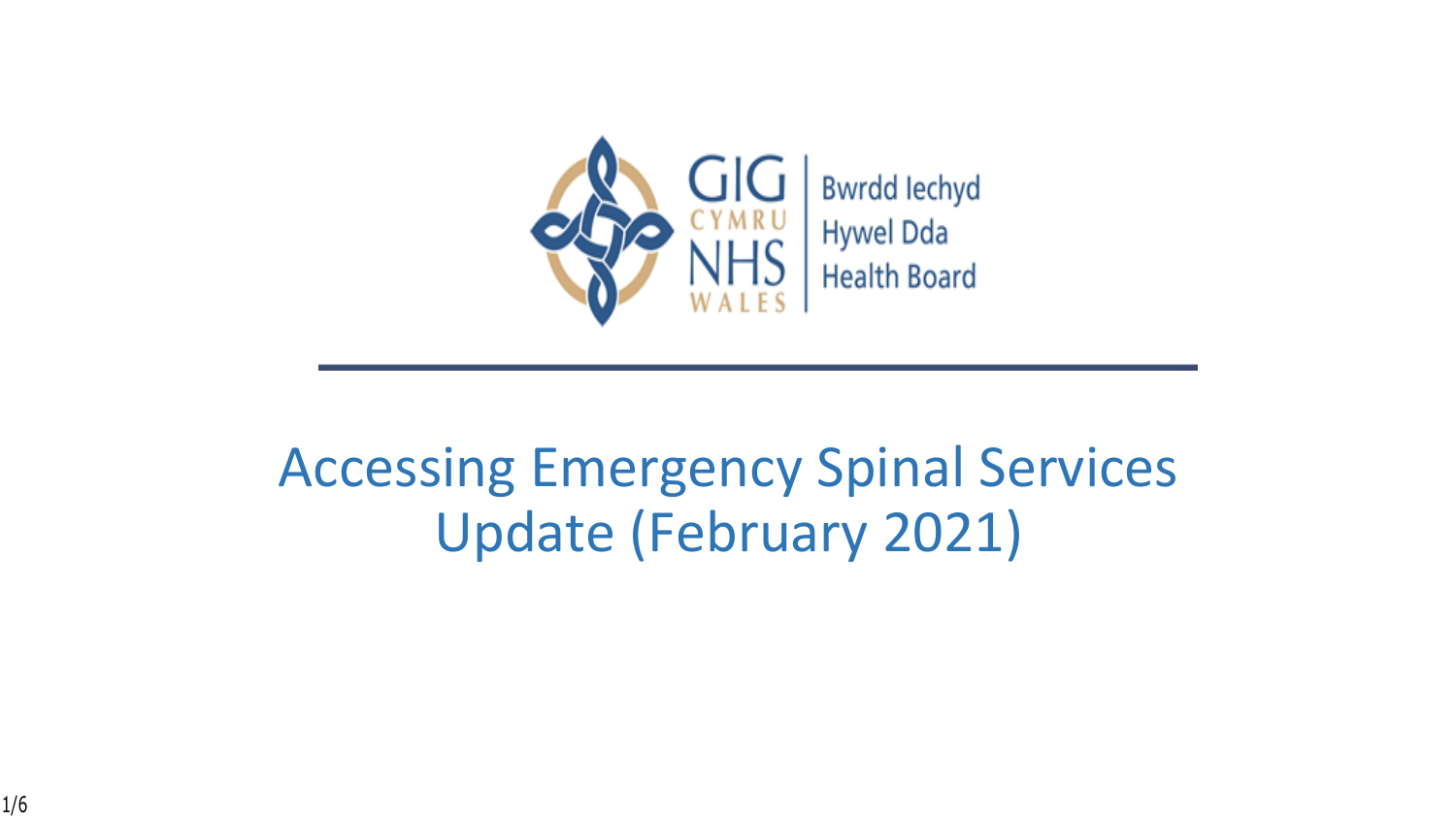### **Situation**

- Referring to and admitting to specialist centres for emergency spinal services has been problematic for many years for Hywel Dda University Health Board (HDdUHB).
- Need for review of how services are accessed has been identified internally, but has been superseded by a review across South Wales.
- Clinical Lead for Trauma & Orthopaedics (T&O) is the Deputy Chair.
- HDdUHB clinicians attached to each review group are detailed below:

 $\triangleright$  Non specialised degenerative cervical

 $\triangleright$  Cauda Equina Syndrome

ØMetastatic Spinal Cord Compression (MSCC)

 $\triangleright$  Primary sarcoma

 $\triangleright$  Intradural pathology

- $\triangleright$  Adult deformity and specialised orthopaedic spine
- ØMajor Trauma Network (including Acute spinal cord injury & Elderly trauma)
- $\triangleright$  Spinal cord injury specialist rehabilitation

 $\triangleright$  Infection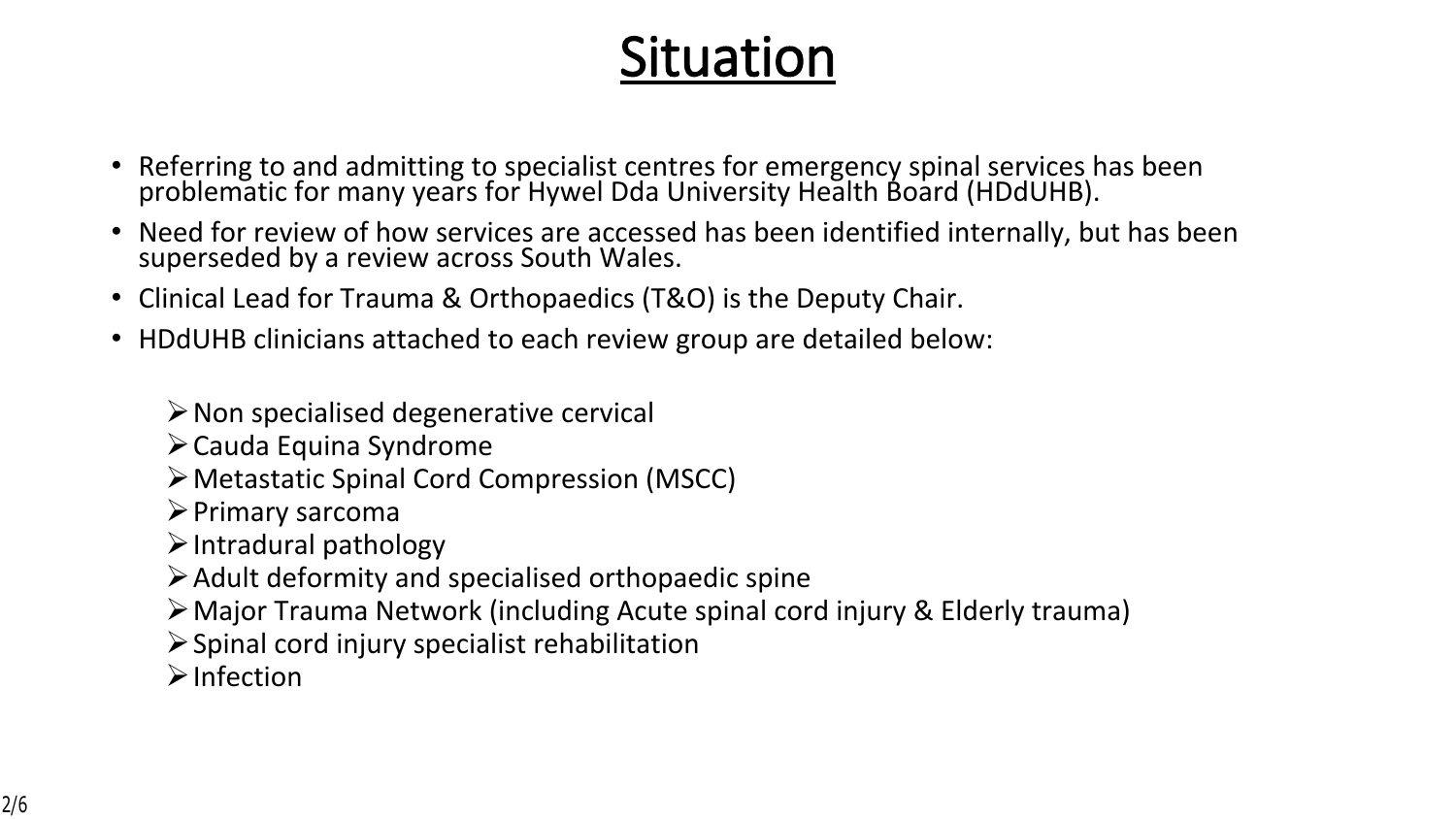## **Risks and Mitigation**

#### Risks

• Delay in receiving timely treatment and management advice on spinal patients from tertiary centres

#### **Mitigation**

- Agreement by Swansea Bay University Health Board (SBUHB) in the acceptance of emergency spinal patients has allowed for a much improved service for patients since the start of the pandemic, with no reported delays.
- Appointment of Trauma Lead Manager to oversee Trauma on a Health Board wide basis.
- Daily huddles led by Trauma Lead Manager, involving Trauma Nurses, Head of Plaster Services and Clinical Lead T&O to ensure immediate escalation of any issues.
- Recognition of a need to improve access to emergency spinal services across South Wales by the main providers of care.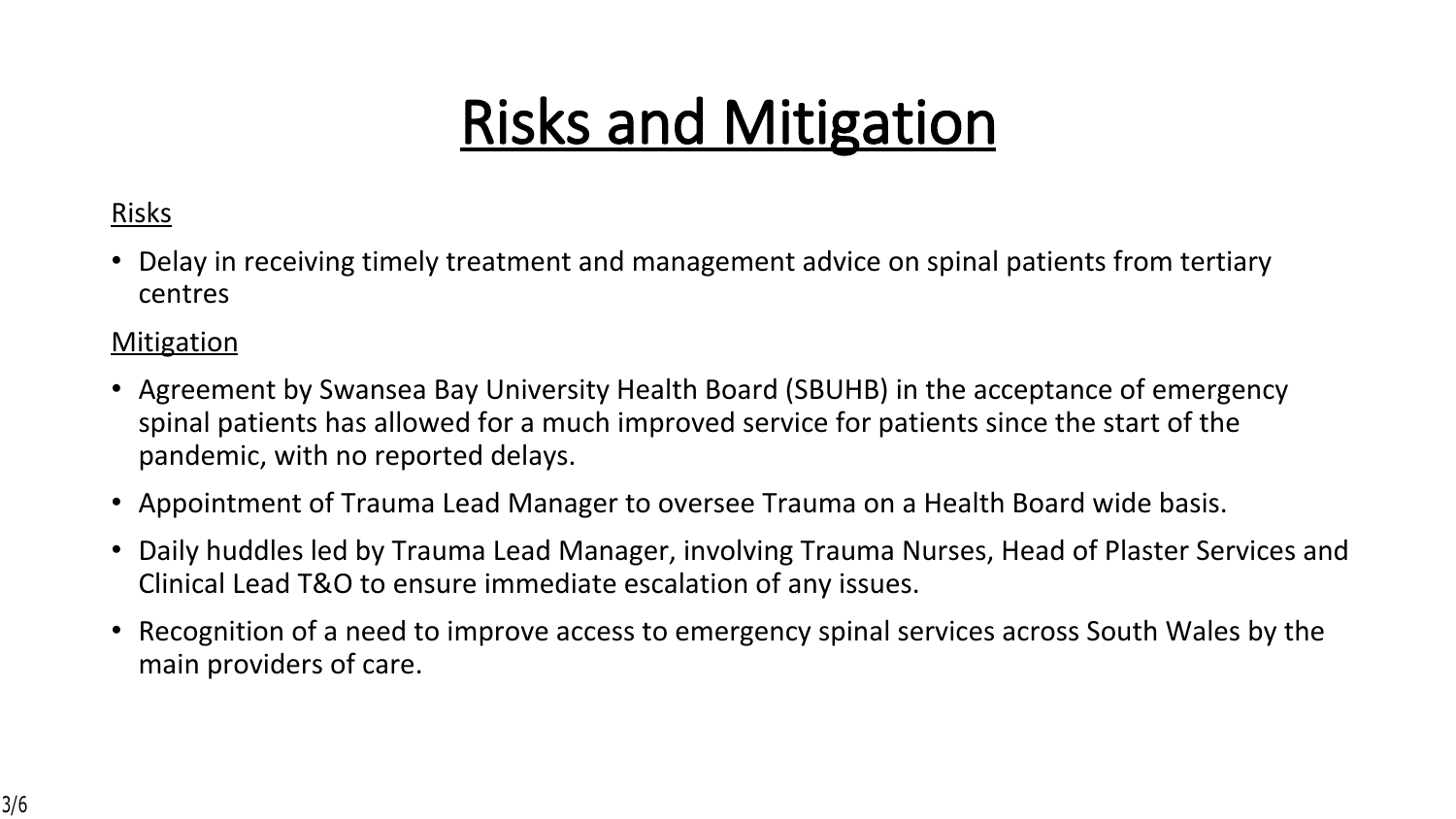# **Risks and Mitigation (cont'd)**

• The inaugural workshop established by SBUHB and Cardiff & Vale University Health Board (CVUHB) with the aim of launching a project to develop proposals for a safe, effective and sustainable model for spinal surgery in South and West Wales was held in October 2020. As a result, various work-streams relating to the main areas of care have been developed with the focus being:

 $\triangleright$  To identify activity undertaken over the last three years

- $\triangleright$  Description of the current pathway
- $\triangleright$  Develop a proposed pathway in line with current guidance and best practice
- $\triangleright$  Identify the gaps between the current and proposed pathways
- Major Trauma Network went live from 14<sup>th</sup> September 2020 with all major trauma being managed through clear pathways.
- Fracture clinic templates at Glangwili General Hospital (GGH) allow for urgent spinal patients to be reviewed.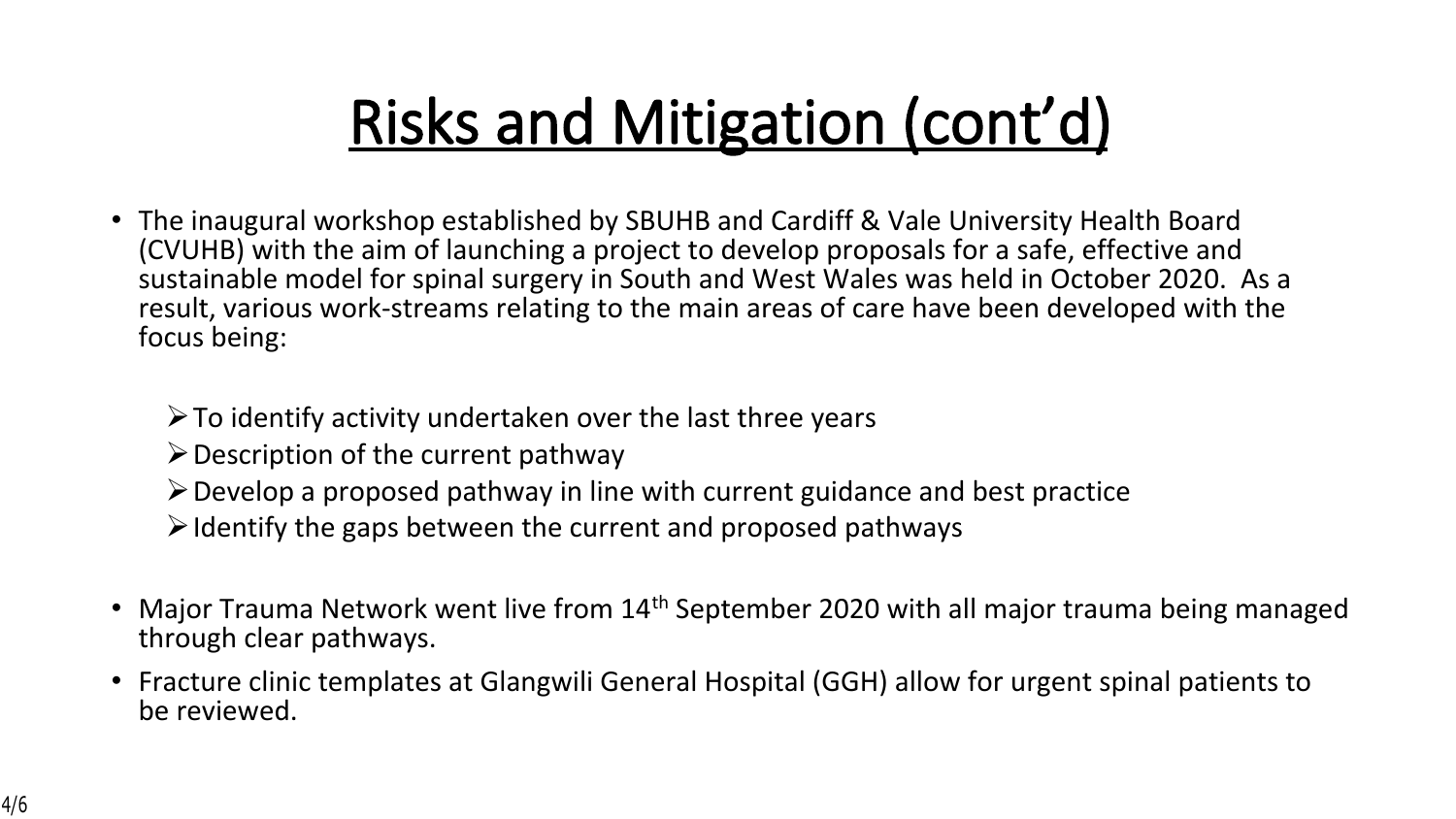## **Risks and Mitigation (cont'd)**

- HDdUHB is well represented at the South Wales working groups with representation from all sites to reflect the differing needs at each site.
- Collaborative working across South Wales is ensuring a fast turnaround in relation to working pathways, development of a risk register/issues log.
- The most recent meeting held on 20th January 2021 proposed some potentially new pathways to be utilised, these have been circulated for comment/approval. Once agreed these will be implemented across the network.
- Major Trauma spinal patients are identified through the Health Board's major trauma team. Strong links in place between the site Trauma Nurses and the Major Trauma Practitioners.